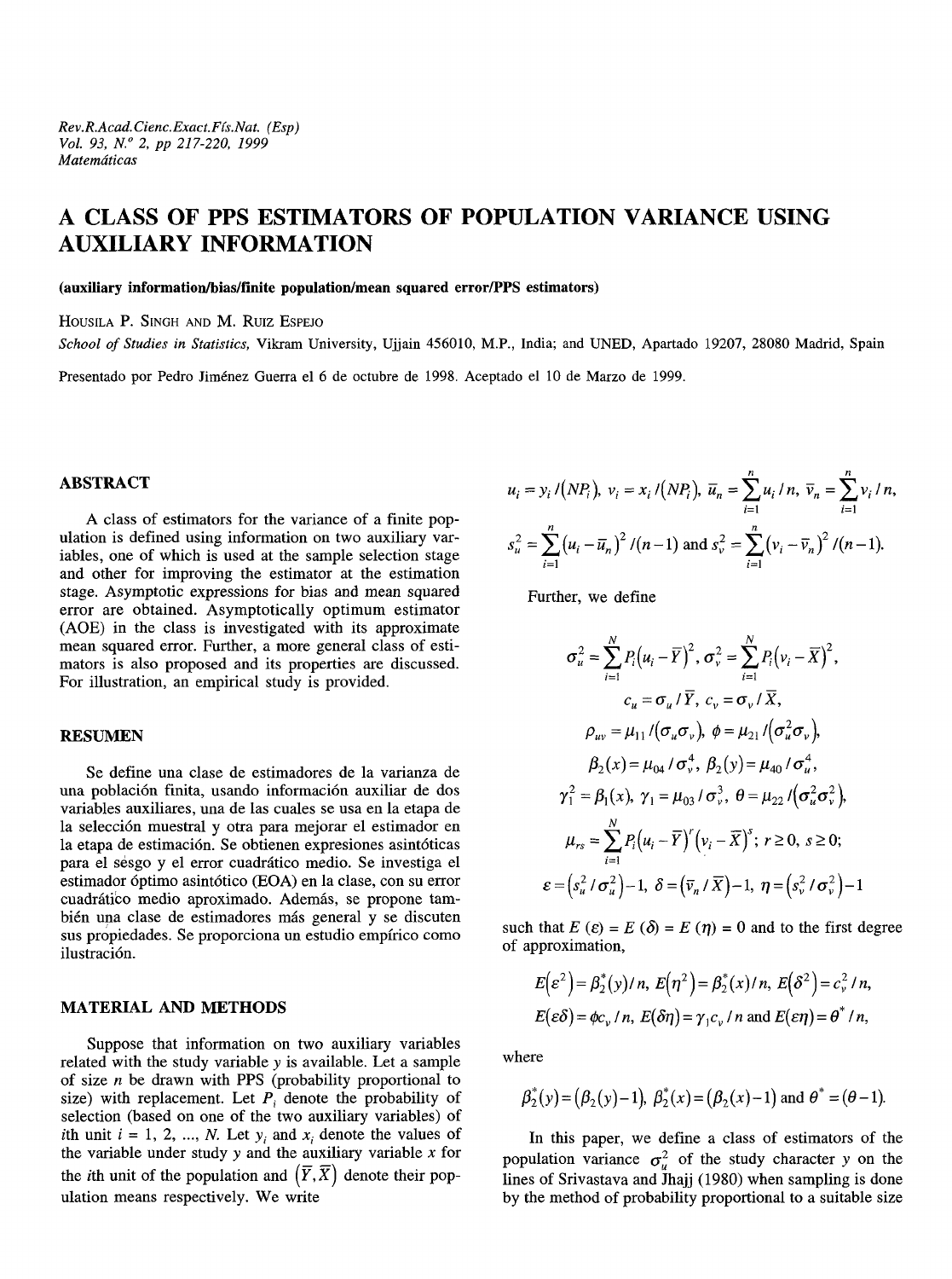variable which is different from the auxiliary variable used at the estimation stage. Asymptotic expressions for the bias and mean squared error of the proposed class of estimators are derived and the minimum value of mean squared error is also obtained. Comparison has been made with the conventional estimator of the variance. A more general class of estimators is also defined with its properties.

#### **RESULTS AND DISCUSSION**

#### *The estimator and its properties*

Let  $w = \overline{v}_n / \overline{X}$  and  $z = s_v^2 / \sigma_v^2$ . Whatever be the sample chosen, let *(w, z)* assume values in a bounded closed convex subset, *D* of the two dimensional real space containing the point  $(1, 1)$ . Let  $h(w, z)$  be a function of w and z such that  $h(1, 1) = 1$  and such that it satisfies the following conditions:

1. In D, the function  $h(w, z)$  is continuous and bound- $\mathcal{L}$ ed.

2. The first and second partial derivatives of *h (w, z)* exist and are continuous and bounded.

We define the class of estimators of  $\sigma_u^2$  as

$$
S_h = s_u^2 h(w, z). \tag{1}
$$

Expanding  $h(w, z)$  about the point  $(1, 1)$  in a second order Taylor's series and noting that the second order partial derivatives of *h (w, z)* are bounded, we have

$$
E(S_h) = \sigma_u^2 + o(n^{-1})
$$

and so the bias is of the order of  $n^{-1}$ .

Using the results of the section «Material and methods», we get the mean squared error *(MSE)* of *Sh* up to terms of order  $n^{-1}$ ,

$$
MSE(S_h) = E(S_h - \sigma_u^2)^2 =
$$
  
=  $(\sigma_u^4/n)[\beta_2^*(y) + c_v^2 h_1^2(1,1) + \beta_2^*(x)h_2^2(1,1) +$   
+ $2\gamma_1 c_v h_1(1,1)h_2(1,1) + 2\phi c_v h_1(1,1) + 2\theta^* h_2(1,1)],$  (2)

where  $h_1$  (1, 1) and  $h_2$  (1, 1) denote the first partial derivatives of *h (w,* z) with respect to *w* and *z* respectively.

The *MSE* of *S,,* is minimized for

$$
h_1(1,1) = \frac{\left(\theta^* \gamma_1 - \beta_2^*(x)\phi\right)}{\left(\beta_2(x) - \beta_1(x) - 1\right)c_v} \left\}
$$
  
\n
$$
h_2(1,1) = \frac{\left(\gamma_1\phi - \theta^*\right)}{\left(\beta_2(x) - \beta_1(x) - 1\right)}\right\}
$$
 (3)

Hence the resulting minimum *MSE* of  $S_h$  is given by

min.MSE(S<sub>h</sub>) = 
$$
(\sigma_u^4/n) \left[ \beta_2^*(y) - \phi^2 - \frac{(\gamma_1 \phi - \theta^*)^2}{(\beta_2(x) - \beta_1(x) - 1)} \right]
$$
 (4)

Thus we state the following theorem.

**Theorem 1.** Up to terms of order  $n^{-1}$ ,

$$
MSE(S_h) \geq \left(\sigma_u^4 / n\right) \left(\beta_2^*(y) - \phi^2 - \frac{\left(\gamma_1 \phi - \theta^*\right)^2}{\left(\beta_2(x) - \beta_1(x) - 1\right)}\right) \tag{5}
$$

with equality holding if

$$
h_1(1,1) = (\theta^* \gamma_1 - \beta_2^*(x)\phi) / \{c_v(\beta_2(x) - \beta_1(x) - 1)\} \Big| h_2(1,1) = (\gamma_1 \phi - \theta^*) / (\beta_2(x) - \beta_1(x) - 1)
$$
 (6)

Any parametric function  $h(w, z)$  such that  $h(1, 1) =$ 1 and satisfying the conditions 1 and 2 can generate an estimator of the class. The class of such estimators is very large. The following functions for illustration give five estimators of the class (1),

ors of the class (1),  
\n
$$
h^{(1)}(w, z) = w^{\alpha} z^{\beta}, \quad h^{(2)}(w, z) = \frac{\{1 + \alpha(w - 1)\}}{\{1 - \beta(z - 1)\}},
$$
\n
$$
h^{(3)}(w, z) = [1 + \alpha(w - 1) + \beta(z - 1)],
$$
\n
$$
h^{(4)}(w, z) = [1 - \alpha(w - 1) - \beta(z - 1)]^{-1},
$$
\n
$$
h^{(5)}(w, z) = \exp{\{\alpha(w - 1) + \beta(z - 1)\}},
$$

where  $\alpha$  and  $\beta$  are suitable chosen constants.

Let the five estimators generated by  $h^{(i)}(w, z)$  be denoted by

$$
S_{h_i} = s_u^2 h^{(i)}(w, z); \ (i = 1, 2, 3, 4, 5).
$$

It is easily seen that the optimum values of constants  $\alpha$  and  $\beta$  in all the five estimators are same and are given by the right hand side of (3) (or (6)) and with these optimum values, the asymptotic minimum *MSE* is given by (4). For more illustrations the papers of Srivastava and Jhajj (1980), Singh (1986) and Upadhyaya and Singh (1985) may be seen.

It is well known that

$$
V(su2) = (\sigma_u^2/n)\beta_2^*(y).
$$
 (7)

From (4) and (7) we have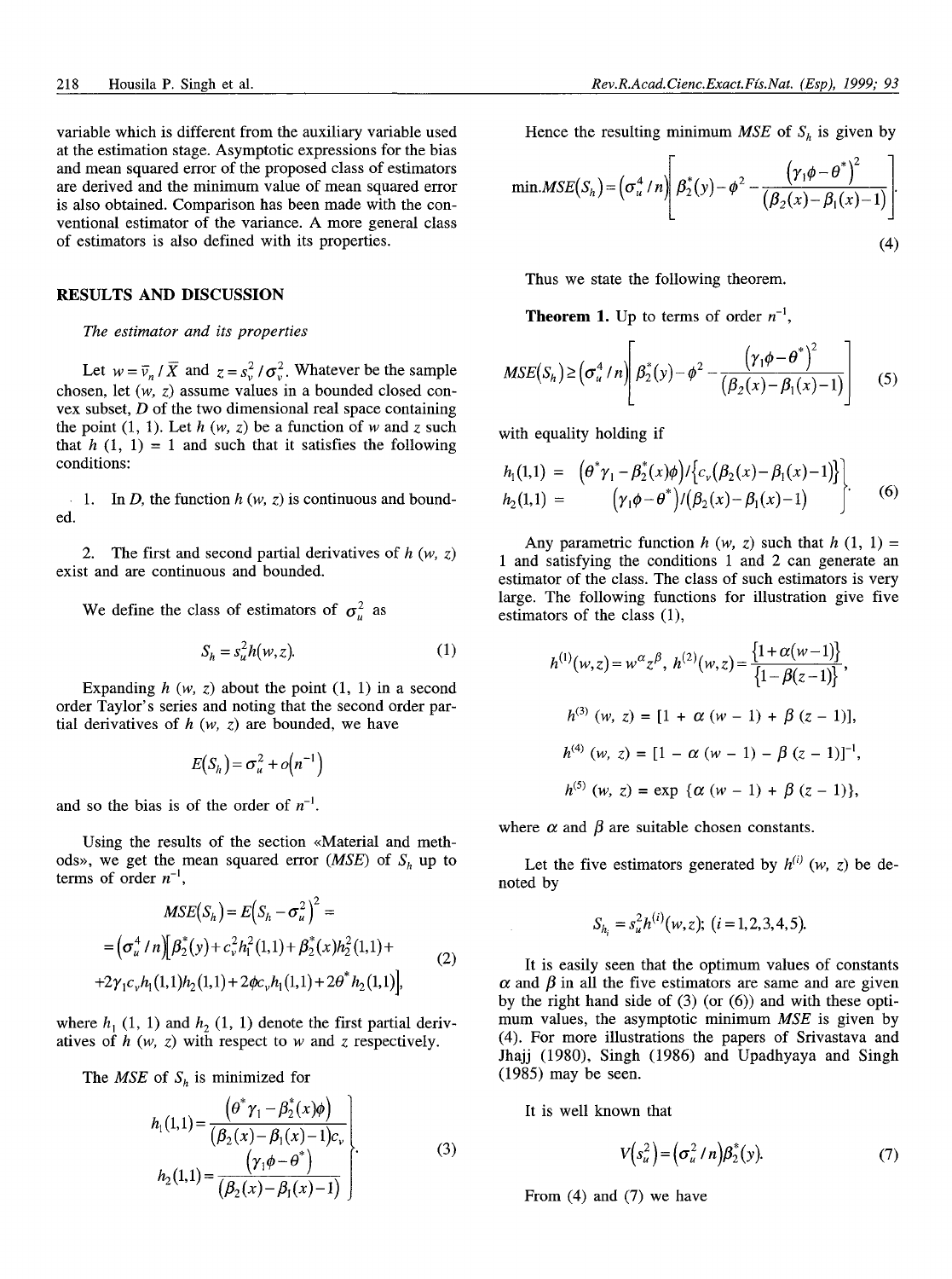$$
V(s_u^2) - \min.MSE(S_h) = \left(\sigma_u^2 / n\right) \left(\phi^2 + \frac{\left(\gamma_1 \phi - \theta^*\right)^2}{\left(\beta_2 (x) - \beta_1 (x) - 1\right)}\right)
$$

which is always positive. Thus the proposed class of estimators  $S_h$  is more efficient than conventional unbiased estimator  $s_u^2$ .

The bias of 
$$
S_h
$$

To obtain the bias of  $S_h$  in (1), we assume that the third partial derivative of  $h$   $(w, z)$  also exist and are continuous and bounded. Then expanding  $h(w, z)$  about  $(1, 1)$  in third order Taylor's series, the bias of  $S_h$  is obtained as

$$
B(S_h) = \left(\frac{\sigma_u^2}{2n}\right) \left[2\phi c_v h_1(1,1) + 2\theta^* h_2(1,1) + \frac{1}{2} \left\{c_v^2 h_{11}(1,1) + 2\gamma_1 c_v h_{12}(1,1) + \beta_2^*(x) h_{22}(1,1)\right\}\right],
$$
(8)

where  $h_{11}$  (1, 1),  $h_{12}$  (1, 1) and  $h_{22}$  (1, 1) denote the second order partial derivatives of the function *h (w, z)* about (l, 1). Thus we observe that the bias of the estimator  $S_h$  also depends upon the second orden partial derivatives of the function  $h(w, z)$  at the point  $(1, 1)$  and hence will be different for different optimum estimators of the class (1). From (8), the asymptotic bias of any estimator belonging to the class (1) can easily be obtained.

# A wider class of estimators

In this section we define a class of estimators of  $\sigma_u^2$ wider as well as more efficient than  $S_h$  defined in (1). It is to be noted that the class of estimators  $S_h$  fails to include the difference type estimator

$$
S_{g(1)} = [s_u^2 + \alpha(w-1) + \beta(z-1)]
$$

and the estimator

$$
S_{g(2)} = \alpha^* s_u^2
$$

of Singh, Pandey and Hirano (1973) and Searls and Intarapanich (1990) -type estimator. These estimators led authors to propose the following class of estimators for  $\sigma_u^2$ as

$$
S_g = g(s_u^2, w, z),\tag{9}
$$

where  $g(s_u^2, w, z)$  is a function of  $s_u^2$ , w and *z* satisfies the following conditions:

(i)  $(s_u^2, w, z)$  assume the values in a bounded closed convex subset *P,* of the three dimensional real space containing the point  $(\sigma_u^2,1,1);$ 

(*ii*)  $g(s_u^2, u, v)$  is a continuous and bounded in *P*;

$$
(iii) \quad g\left(\sigma_u^2, 1, 1\right) = \sigma_u^2 g_1\left(\sigma_u^2, 1, 1\right),\tag{10}
$$

where  $g_1(\sigma^2_u, 1,1)$  denotes the first partial derivatives with respect to  $s_u^2$  at  $(s_u^2, w, z) = (\sigma_u^2, 1, 1)$ ;

*(iv)* the first and second order partial derivatives of  $g(s_u^2, w, z)$  exist and are continuous and bounded in *P*.

Expanding  $g(s_u^2, w, z)$  about the point  $(\sigma_u^2, 1, 1)$  in a second order Taylor's series, we have that

$$
E(S_g) = \sigma_u^2 g_1(\sigma_u^2, 1, 1) + o(n^{-1})
$$
\n(11)

and so the bias of  $S_g$  is of order  $o(1/n)$ .

The MSE of 
$$
S_g
$$
 upto terms of order  $o$   $(n^{-1})$  is  
\n
$$
MSE(S_g) = E(S_g - \sigma_u^2)^2 =
$$
\n
$$
= [\sigma_u^4 \{1 - g_1(\sigma_u^2, 1, 1)\}^2 + (1/n) \{\beta_2^*(y) \sigma_u^4 g_1^2(\sigma_u^2, 1, 1) +
$$
\n
$$
+ c_v^2 g_2^2(\sigma_u^2, 1, 1) + \beta_2^*(x) g_3^2(\sigma_u^2, 1, 1) + 2 \phi c_v \sigma_u^2 g_1(\sigma_u^2, 1, 1) g_2(\sigma_u^2, 1, 1) +
$$
\n
$$
+ 2 \theta^* \sigma_u^2 g_1(\sigma_u^2, 1, 1) g_3(\sigma_u^2, 1, 1) +
$$
\n
$$
+ 2 \gamma_1 c_v g_2(\sigma_u^2, 1, 1) g_3(\sigma_u^2, 1, 1)] \}
$$
\n(12)

where  $g_2(\sigma_u^2, 1,1)$  and  $g_3(\sigma_u^2, 1,1)$  denote the first order partial derivatives of w and *z* respectively about the point  $(s_u^2, w, z) = (\sigma_u^2, 1, 1).$ 

The *MSE*  $(S_g)$  at (12) is minimized for

$$
g_1(\sigma_u^2, 1, 1) = d_1/d,g_2(\sigma_u^2, 1, 1) = -\left\{ (R\overline{X}c_u)^2 / c_v \right\} \frac{d_2}{d},g_3(\sigma_u^2, 1, 1) = (R\overline{X}c_u)^2 d_3/d.
$$
 (13)

where 
$$
R = \overline{Y}/\overline{X}, d_1 = (\beta_2(x) - \beta_1(x) - 1),
$$

$$
d_2 = (\phi\beta_2^*(x) - \gamma_1\theta^*)d_3 = (\phi\gamma_1 - \theta^*)
$$
and 
$$
d = [d_1\{1 + (1/n)(\beta_2^*(y) - \phi^2)\} - (1/n)(\theta^* - \phi\gamma_1)].
$$

Substituting optimum values of  $g_i(\sigma_u^2,1,1)$ ,  $(i = 1, 2, 3)$ from (13) into (12) we obtain the minimum *MSE* of  $S<sub>g</sub>$  to terms of order  $o(n^{-1})$ ,

$$
\min.MSE\left(S_{g}\right) = \left(\frac{\sigma_{u}^{4}}{n}\right) \left[d_{1}\left(\beta_{2}^{*}(y) - \phi^{2}\right) - \left(\theta^{*} - \phi\gamma_{1}\right)\right]/d.\tag{14}
$$